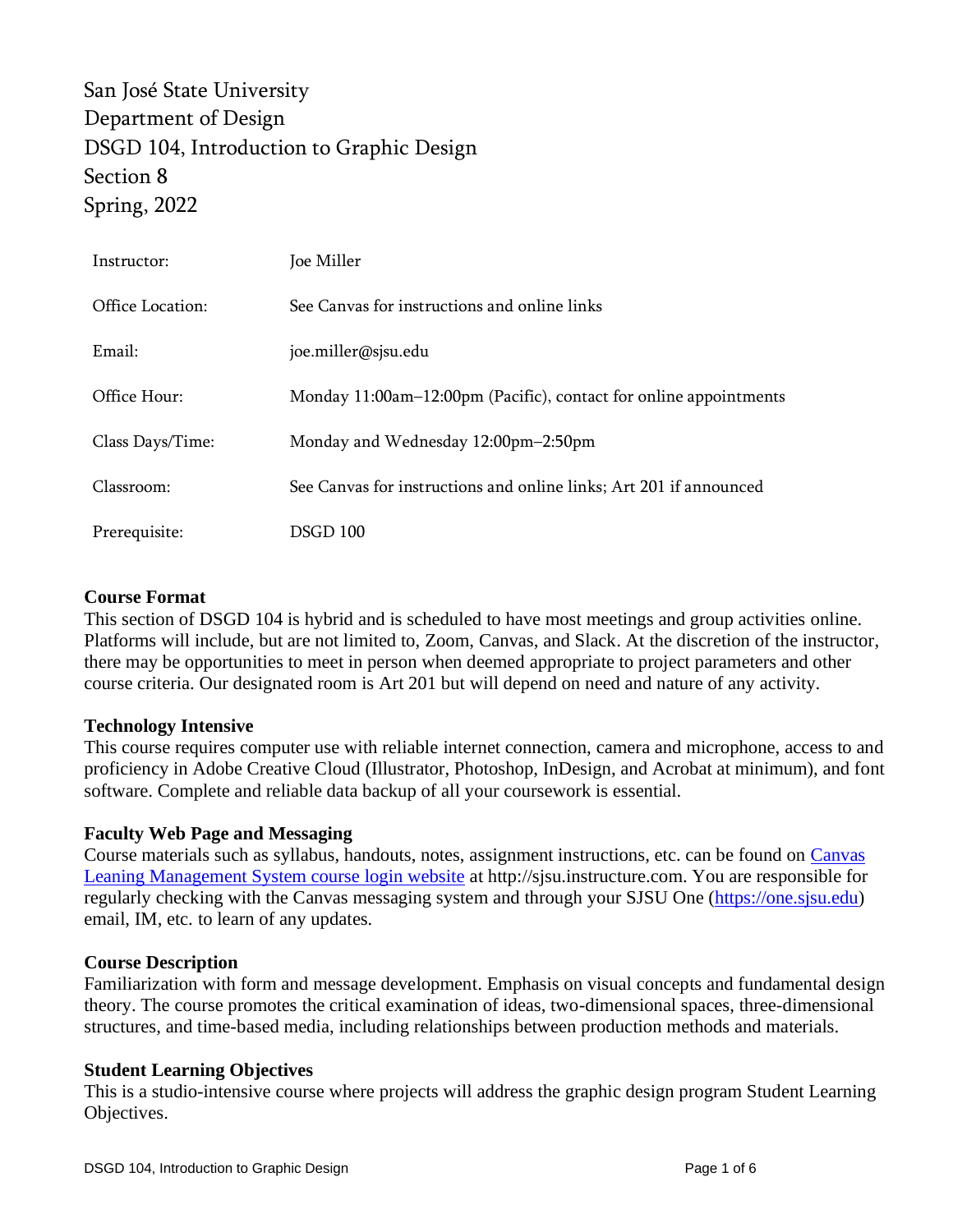Critiques, work-in-progress discussions, and assigned project reviews form the basis for this class. You will be encouraged to develop evaluative skills, and articulate them in the critique format. You will also be challenged to determine goals and to make observations and decisions that result in concise, informative, and engaging visual statements.

# **Course Content Learning Outcomes**

Upon successful completion of this course, students will be able to:

- LO 1 identify, and utilize the design elements for effective visual compositions
- LO 2 identify, and utilize the interrelated design theories on how to build and work with the elements for effective compositions
- LO 3 apply the attributes of communication design and develop effective design methodology and process for solving visual problems
- LO 4 apply design theories and concepts when working with design elements and attributes into visible ideas
- LO 5 arrange and compose information to make compelling and experimental visual expressions for presentation

## **Required Texts/Readings**

*Type: Introduction to Typography (dsgd 99 course reader)*, Joe Miller free download at course web page

## **Recommended Texts/Readings**

*Visual Grammar*, Christian Leborg, 2006, Princeton Architectural Press ISBN: 1568985819

*Graphic Design Manual*, Armin Hofmann, 1965–2001 ISBN: 3721200063

*This Means This, This Means That: A User's Guide to Semiotics*, Sean Hall, Lawrence King Publishing, 2012, ISBN: 1856697355

Additional recommended reading is included in the project description document.

### **Library Resources (liaison):**

The SJSU Library has support for Design online at [http://libguides.sjsu.edu/design.](http://libguides.sjsu.edu/design)

### **Materials Required:**

- Laptop computer with appropriate applications (Adobe Creative Cloud) and wireless access
- Appropriate fonts (many also in Creative Cloud apps)
- Always have your working digital files, research, and reference materials at the ready
- Reliable data backup
- Drawing and sketching materials: pencil, markers, paper, etc.
- Digital color printer (capable of 13x19 output if practical)
- Metal non-slip cutting rule (Schaedler precision rules also recommended)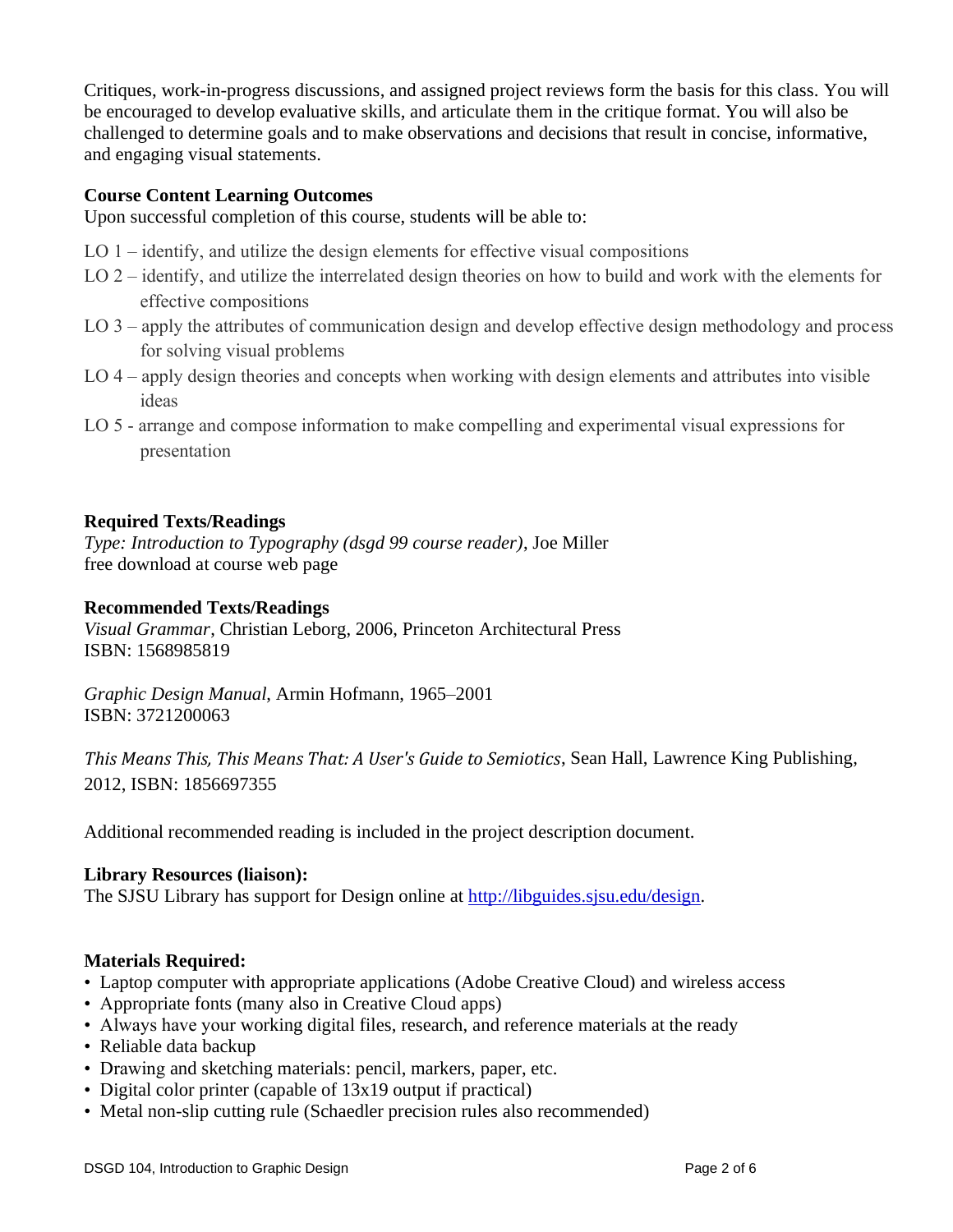- X-acto knife and #11 blades in dispenser/disposal unit
- Portable cutting surface (required for cutting in classrooms and essential at home)
- Graphic arts adhesive (avoid toxic products and do not use spray in buildings)

### **Classroom Protocol**

We are involved in a mutually beneficial communal learning experience, one that requires full attention and respectful behavior toward all members of the class. In order to maximize the learning experience, students are required to observe the following:

- Students must take every step necessary to minimize distractions during class. Devices, apps, and services not pertaining to your participation in this class should be turned off before class starts. Plan to be attentive to the instructor and your classmates during class sessions.
- Students are expected to arrive on time and to remain until the class is over or excused. If you have a prior engagement that requires you leave before the end of class, please inform the instructor before class and take care not to disturb others when you leave. Participation in a class session may be recorded at any time during a class session.
- Formal critiques begin 15 minutes after official class start time; **do not expect your work to be included in a critique or counted for credit if uploaded after the announced deadline.**
- It is your responsibility to inform yourself of any announcements or requirements that you miss during any class time—do not interrupt class to ask about these. Remain after class if you have questions.
- Distractions during critiques, lectures, or when other students are presenting material is counterproductive and inconsiderate.
- No spray adhesives are allowed in the class or building.
- Do not use tabletops as a cutting surface—use approved portable cutting surfaces only.

### **Grading Policies**

Success in this course is based on the expectation that students will spend, for each unit of credit, a minimum of 45 hours over the length of the course (normally three hours per unit per week) for instruction, preparation/studying, or course related activities, including but not limited to labs, and clinical practica. Other course structures will have equivalent workload expectations as described in the syllabus.

### **The project and course performance will be evaluated according to the following components** Each

project will be graded upon completion and assigned a letter grade according to the University policy—A through F. An incomplete will be granted to students with documented extenuating circumstances e.g. debilitating illness, family emergency etc. Bases for the grading are:

### **Problem solving skills - LO 1~4**

Planning, organizing, research and content gathering (message development), analysis, sketching and content integration.

### **Formgiving skills - LO 1, 2, and 3**

Design exploration, development, and refinement. The synthesis of the elements, principles, and attributes of form into an effective, evocative product. The verbal/visual investigation of form and function.

### **Presentation skills - LO 4 and 5**

The skill, dexterity, and attention to detail exhibited in presentation. The quality of line and form necessary for effective visual communication.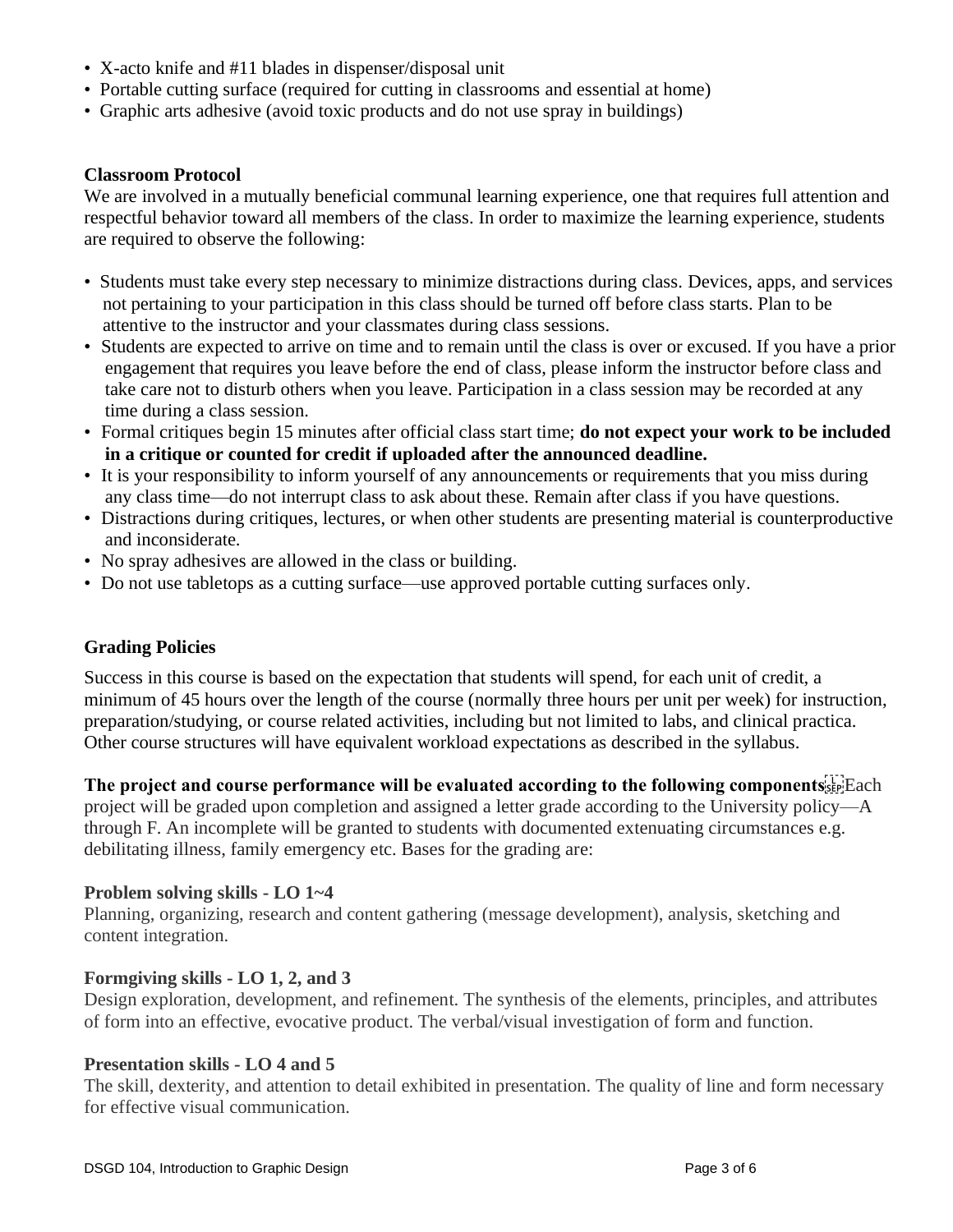# **Participation and Preparation - LO 4 and 5**

Producing appropriate solutions to all required phases of development on projects both in quality and quantity. Engaged in class critiques and activities.

| Project 1 | 20% |
|-----------|-----|
| Project 2 | 20% |
| Project 3 | 20% |
| Project 4 | 20% |
| Project 5 | 20% |

### **Project grades will be weighted according to the following percentages:**

# **Participation Effect on Grading**

Project grades will be assigned on a scale of 0 to 4, corresponding to the letter grades F to A as outlined in this document. Projects will be graded in the areas of concept, form, objectives, and execution. Projects must be turned in when due. One full letter grade per meeting will be deducted on late projects. On-time presentation of all preliminary roughs and final comps, as well as progress during in-class working sessions, will be noted towards participation ("on-time" means that work is on the wall or otherwise placed as requested prior to the start of any critique or presentation). Students missing only one of these deadlines will be rewarded by the addition of one-quarter point to their semester score. Missing three will cause the deduction of one quarter point; missing four, a deduction of one half point; missing six, of one point; and missing eight or more will result in a failure grade. Project scores are averaged and participation scores figured in. Due to the addition or subtraction of participation scores, project scores are not the only basis for semester grades. Written documentation (such as a doctor's appointment or court summons) must be provided for 'excused' absence consideration.

Due to technical limitations of Canvas, participation will be tracked in "attendance" area, with 'present' meaning full participation, 'late' meaning partial participation, and 'absent' meaning a lack of participation. Attending a meeting without actively participating in a required exercise or discussion, or presenting required material will be marked as 'absent.'

# **Grading Scale**

# **A-, A, A+ = Excellence (3.7–4.0)**

Student consistently delivers creative and high quality work and demonstrates the ability to explore a wide range of alternative options as well as the ability to make intelligent and informed decisions on the final solution. Student is able to refine final solutions to instructor feedback. Student shows the ability to communicate ideas clearly and completely, both visually and verbally. Well-crafted and informed arguments support any and all design decisions. All projects are complete and on time. Student demonstrates a strong, engaged effort in work and in class. Student maintains at all times a positive attitude and commitment towards the profession, classmates, the instructor and their own development. Student participates in all regularly scheduled classes. Overall, student meets and exceeds the requirements of the course.

# **B-, B, B+ = Very good work (2.7–3.6)**

Student demonstrates an above average effort in all areas. Work is complete and demonstrates no craft or technical problem areas. Student shows the ability to communicate decent rationale for design decisions and demonstrates improvement in all areas of professional development as a designer. Student maintains a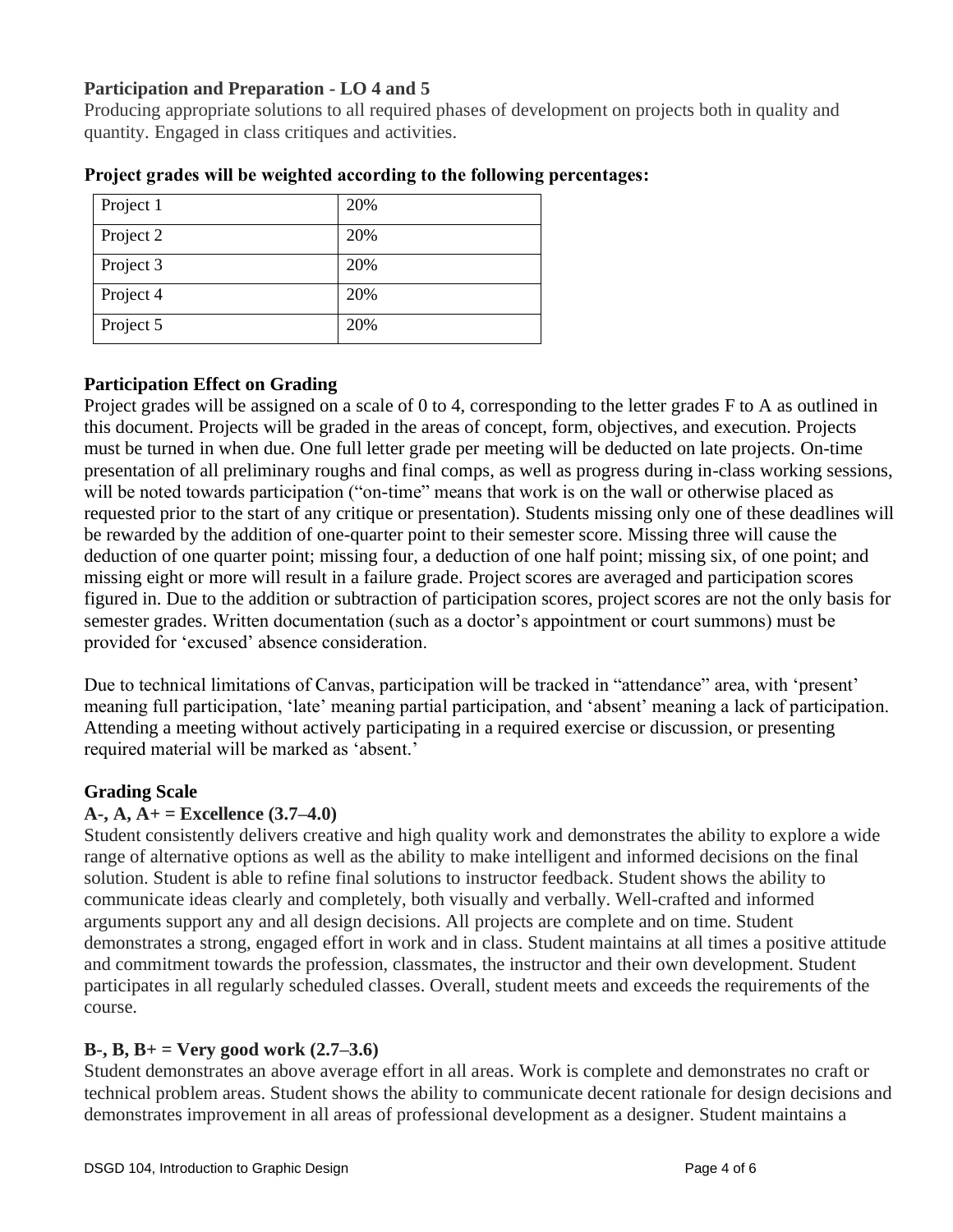positive attitude and involvement in all coursework and class activities.

# **C-, C, C+ = Adequate, average work (1.7–2.6)**

Student produces the minimum work required at an average quality level and provides basic explanations for design decisions. Student demonstrates a basic understanding of the principles presented in class and may have some craft and technical problem areas. Student demonstrates average participation in all regularly scheduled classes.

# **D-, D, D+ = Poor work and lack of effort (0.7–1.6)**

Student produces the minimum work required at below average quality and demonstrates little understanding of the principles

## $F =$  **Failure to meet the course requirements**  $(0.0-0.6)$

Student demonstrates a lack of understanding of the basic principles discussed in class and is unable to convey creative and craft and technical ability as required. Student has little or no involvement in class discussions, repeatedly misses deadlines or critiques, and demonstrates little commitment to learning and their own development. Student shows little participation and/or is consistently late for class.

### **Important Notes about Grading**

All assignment are graded, therefore you should do your best on them or your course grade will be adversely affected.

It is very important to complete all projects because:

- 1) Each develops a skill necessary for successful completion of projects.
- 2) Missing one or more of these projects will lower your course grade substantially.

## **Deadlines**

Intermediate and final project due dates will be provided with project documentation. Any changes to due dates will be announced at least one class meeting in advance. No extensions will be given except in cases of documented emergencies, such as serious illness. If such a circumstance should arise, please contact the instructor as early as possible and be ready to provide documentation.

### **Late Assignments**

It is essential that you keep up with the course work and submit all assignments in a timely manner. Assignments will lose a full letter grade for each class day late. Graded assignments more than 3 class days late will not be accepted. In such cases, a grade of zero credit will be entered.

### **Extra Credit**

Out of general fairness to all students, there will be no extra credit projects in this class.

### **University Policies**

Per University Policy S16-9, university-wide policy information relevant to all courses, such as academic integrity, accommodations, etc. will be available on Office of Graduate and Undergraduate Programs' [Syllabus Information web page](http://www.sjsu.edu/gup/syllabusinfo/) at<http://www.sjsu.edu/gup/syllabusinfo/>

### **Academic Integrity**

Your commitment, as a student, to learning is evidenced by your enrollment at San Jose State University. The [University Academic Integrity Policy F15-7](http://www.sjsu.edu/senate/docs/F15-7.pdf) requires you to be honest in all your academic course work. Faculty members are required to report all infractions to the office of Student Conduct and Ethical Development. Visit the [Student Conduct and Ethical Development](http://www.sjsu.edu/studentconduct/) website for more information.